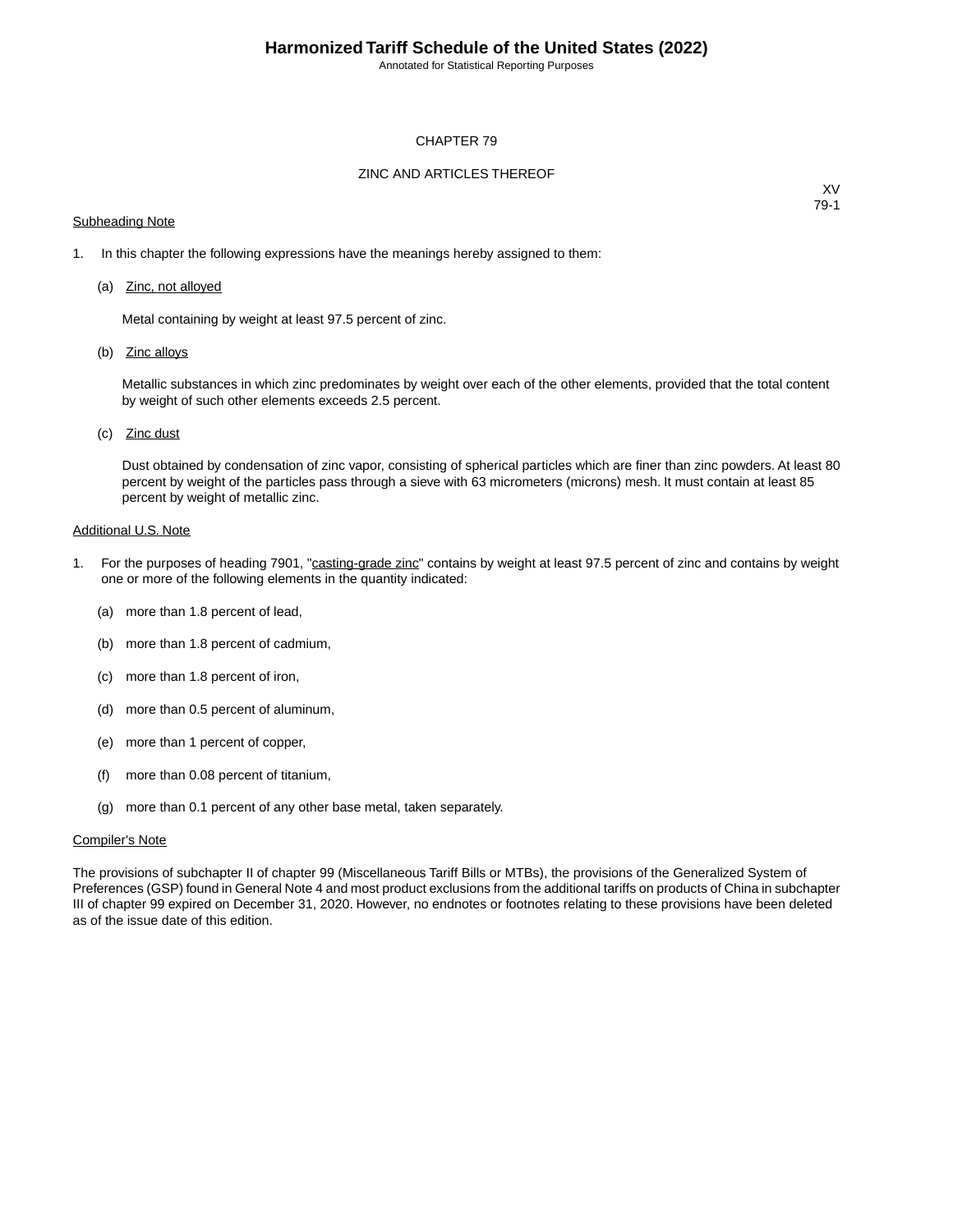Annotated for Statistical Reporting Purposes

| Heading/<br>Subheading   | Stat.<br>Suf- | Article Description                                   | Unit<br>of | Rates of Duty<br>$\mathbf{1}$ |                                                                                       |                |
|--------------------------|---------------|-------------------------------------------------------|------------|-------------------------------|---------------------------------------------------------------------------------------|----------------|
|                          | fix           |                                                       | Quantity   | General                       | Special                                                                               | $\overline{2}$ |
| 7901<br>7901.11.00 00    |               | Unwrought zinc:<br>Zinc, not alloyed:                 |            |                               | Free (A*, AU, BH,                                                                     | 5%             |
|                          |               |                                                       |            |                               | CL, CO, D, E, IL,<br>JO, KR, MA, OM,<br>P, PA, PE, S, SG)                             |                |
| 7901.12<br>7901.12.10 00 |               | Containing by weight less than 99.99 percent of zinc: |            |                               | Free (A+, AU, BH,<br>CL, CO, D, E, IL,<br>JO, KR, MA, OM,<br>P, PA, PE, S, SG)        | 45%            |
| 7901.12.50 00            |               |                                                       |            |                               | Free (A*, AU, BH,<br>CL, CO, D, E, IL,<br>JO, KR, MA, OM,<br>P, PA, PE, S, SG)        | 5%             |
| 7901.20.00 00            |               |                                                       |            |                               | Free (A, AU, BH, CL, 45%<br>CO, D, E, IL, JO,<br>KR, MA, OM, P,<br>PA, PE, S, SG)     |                |
|                          |               |                                                       |            |                               |                                                                                       | 11%            |
| 7903<br>7903.10.00 00    |               | Zinc dust, powders and flakes:                        |            |                               | Free (A, AU, BH, CL, 3.9¢/kg<br>CO, D, E, IL, JO,<br>KR, MA, OM, P,<br>PA, PE, S, SG) |                |
| 7903.90<br>7903.90.30 00 |               | Other:                                                |            |                               | Free (A, AU, BH, CL, 3.9¢/kg<br>CO, D, E, IL, JO,<br>KR, MA, OM, P,<br>PA, PE, S, SG) |                |
| 7903.90.60 00            |               |                                                       |            |                               | Free (A, AU, BH, CL, 45%<br>CO, D, E, IL, JO,<br>KR, MA, OM, P,<br>PA, PE, S, SG)     |                |
|                          |               |                                                       |            |                               | Free (A, AU, BH, CL, 25%<br>CO, D, E, IL, JO,<br>KR, MA, OM, P,<br>PA, PE, S, SG)     |                |
|                          |               |                                                       |            |                               | Free (A, AU, BH, CL, 45%<br>CO, D, E, IL, JO,<br>KR, MA, OM, P,<br>PA, PE, S, SG)     |                |
|                          |               |                                                       |            |                               |                                                                                       |                |
|                          |               |                                                       |            |                               |                                                                                       |                |
|                          |               |                                                       |            |                               |                                                                                       |                |
|                          |               |                                                       |            |                               |                                                                                       |                |

XV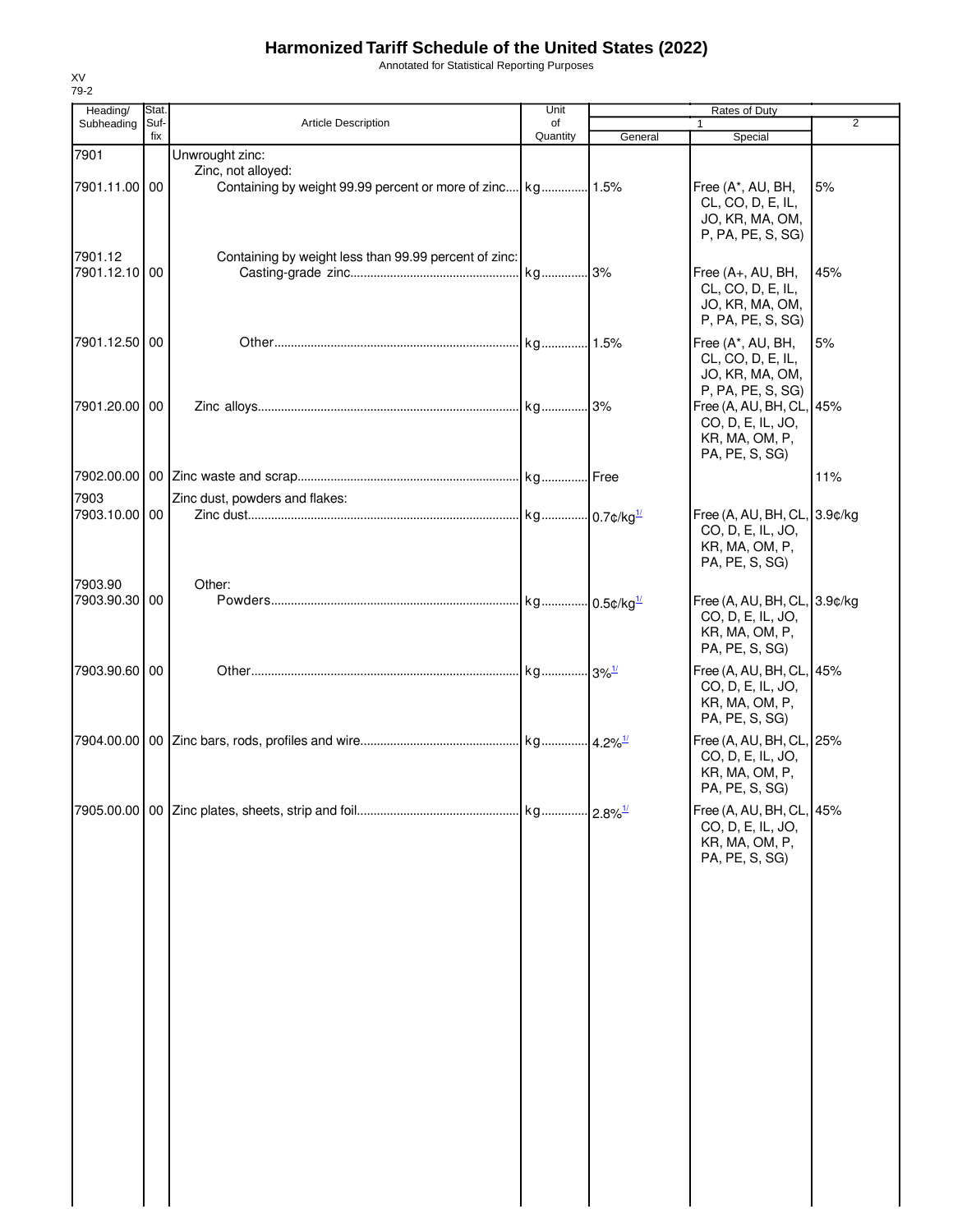Annotated for Statistical Reporting Purposes

| Heading/                 | Stat. |                                                                                                                                                           | Unit                            |         |                                                                                                            |                |
|--------------------------|-------|-----------------------------------------------------------------------------------------------------------------------------------------------------------|---------------------------------|---------|------------------------------------------------------------------------------------------------------------|----------------|
| Subheading               | Suf-  | Article Description                                                                                                                                       | of                              |         | $\mathbf{1}$                                                                                               | $\overline{2}$ |
| 7907.00<br>7907.00.10 00 | fix   | Other articles of zinc:<br>Articles of a type used for household, table or kitchen use;<br>toilet and sanitary wares; all the foregoing and parts thereof | Quantity<br>kg 3% <sup>2/</sup> | General | Special<br>Free (A*, AU, BH,<br>CL, CO, D, E, IL,<br>JO, KR, MA, OM,                                       | 40%            |
| 7907.00.20 00            |       | Zinc tubes, pipes and tube or pipe fittings (for example,                                                                                                 |                                 |         | P, PA, PE, S, SG)<br>Free (A*, AU, BH,<br>CL, CO, D, E, IL,<br>JO, KR, MA, OM,                             | 45%            |
| 7907.00.60 00            |       |                                                                                                                                                           |                                 |         | P, PA, PE, S, SG)<br>Free (A*, AU, B, BH, 45%<br>CL, CO, D, E, IL,<br>JO, KR, MA, OM,<br>P, PA, PE, S, SG) |                |
|                          |       |                                                                                                                                                           |                                 |         |                                                                                                            |                |

XV 79-3